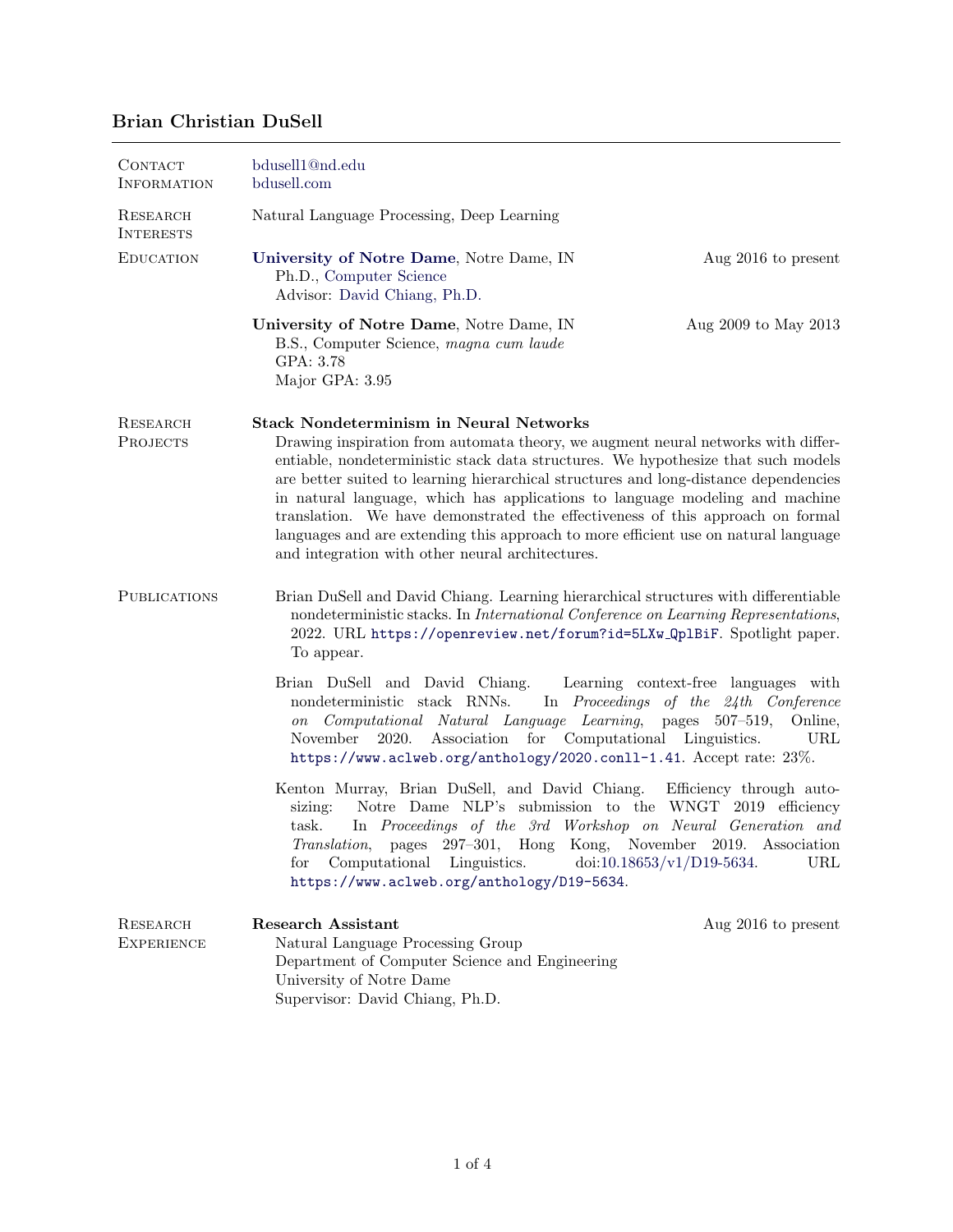|                                      | <b>Research Assistant</b><br>Cooperative Computing Lab<br>Department of Computer Science and Engineering<br>University of Notre Dame<br>Supervisor: Douglas Thain, Ph.D.<br>Summary: Contributed to BioCompute, a distributed computing environment for<br>bioinformatics accessible via a web interface.                                                                                           | Sep 2011 to May 2013 |  |
|--------------------------------------|-----------------------------------------------------------------------------------------------------------------------------------------------------------------------------------------------------------------------------------------------------------------------------------------------------------------------------------------------------------------------------------------------------|----------------------|--|
| INDUSTRY<br><b>EXPERIENCE</b>        | Applied Scientist Intern, Amazon Web Services<br>Team: Amazon Translate<br>Mentors: Xing Niu and Anna Currey                                                                                                                                                                                                                                                                                        | Jun to Sep 2021      |  |
|                                      | Manager: Georgiana Dinu<br>Applied Scientist Intern, Amazon Web Services<br>Team: Amazon Translate<br>Mentors: Xing Niu and Greg Hanneman<br>Manager: Georgiana Dinu                                                                                                                                                                                                                                | Jun to Sep 2020      |  |
|                                      | Software Developer, Oak Financial Software Corp<br>May 2014 to Aug 2016<br>Developed Chapulín, a hybrid mobile and web application for executing international<br>money transfers to Latin America. Implemented frontend and contributed to backend<br>functionality, tools for analytics, and test automation. Technologies used: JavaScript,<br>Cordova, Python, Node.js.                         |                      |  |
|                                      | Member of Technical Staff, NetApp, Inc.<br>Performed quality assurance for data replication software included in the Data<br>ONTAP storage OS. Technologies used: Perl, Jenkins.                                                                                                                                                                                                                    | Jul 2013 to May 2014 |  |
|                                      | Software Engineer, Intern, Wolverine Trading, LLC<br>Summer 2012<br>Developed a high-performance Syslog daemon with a configurable message handling<br>system and real-time GUI client. Achieved 300-fold improvement in message process-<br>ing rate over previous tool. My code was deployed to 80 production servers within<br>the next two months. Technologies used: $C++$ , $C#$ , WPF, XAML. |                      |  |
| <b>TEACHING</b><br><b>EXPERIENCE</b> | <b>Instructor of Record</b><br>CSE 30151: Theory of Computing<br>Department of Computer Science and Engineering                                                                                                                                                                                                                                                                                     | Spring 2022          |  |
|                                      | University of Notre Dame<br><b>Teaching Assistant</b><br>CSE 40657/60657: Natural Language Processing<br>Instructor: David Chiang, Ph.D.<br>Department of Computer Science and Engineering                                                                                                                                                                                                          | Fall 2018            |  |
|                                      | University of Notre Dame<br><b>Teaching Assistant</b><br>CSE 30151: Theory of Computing<br>Instructor: David Chiang, Ph.D.<br>Department of Computer Science and Engineering                                                                                                                                                                                                                        | Spring 2017          |  |
|                                      | University of Notre Dame<br><b>Teaching Assistant</b><br>CSE 30151: Theory of Computing<br>Instructor: Peter Kogge, Ph.D.<br>Department of Computer Science and Engineering<br>University of Notre Dame                                                                                                                                                                                             | Fall 2016            |  |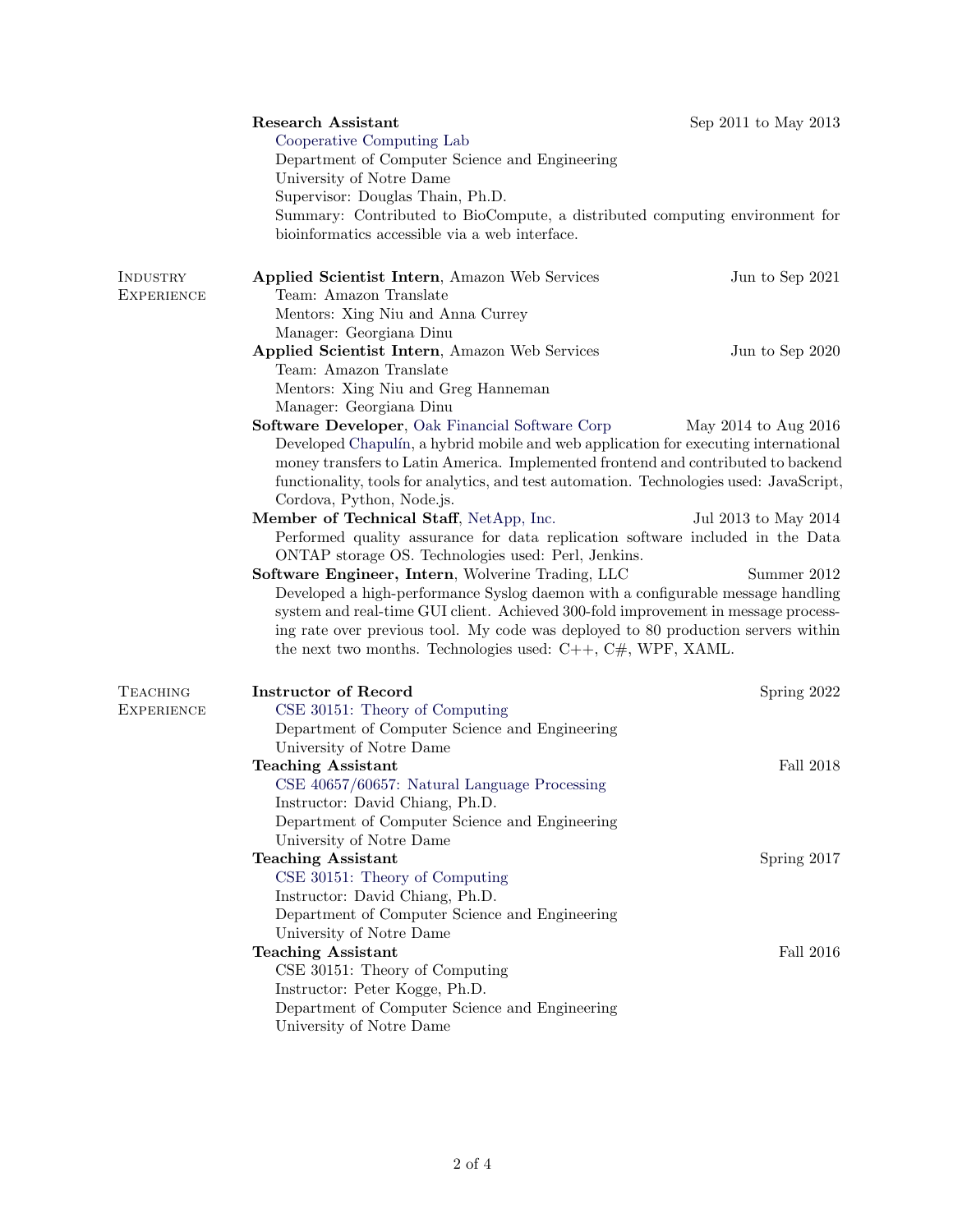|                              | <b>Teaching Assistant</b><br>CSE 30331: Data Structures<br>Instructors: Paul Brenner, Ph.D. and Raul Santelices, Ph.D.<br>Department of Computer Science and Engineering<br>University of Notre Dame<br>Tutor<br>Academic Services for Student-Athletes<br>University of Notre Dame<br>Summary: Tutored a student-athlete for the courses CSE 30151: Theory of Computing<br>and CSE 40113: Design and Analysis of Algorithms.                                                                                                                                                                                                                                                      | Fall 2012<br>Spring and Fall 2012                                     |
|------------------------------|------------------------------------------------------------------------------------------------------------------------------------------------------------------------------------------------------------------------------------------------------------------------------------------------------------------------------------------------------------------------------------------------------------------------------------------------------------------------------------------------------------------------------------------------------------------------------------------------------------------------------------------------------------------------------------|-----------------------------------------------------------------------|
| PROGRAMMING<br><b>SKILLS</b> | Proficient in Python, PyTorch, Bash scripting, Docker, JavaScript/Node.js, frontend/backend<br>web development.<br>Very familiar with C, C++, Java, PHP, SQL, MXNet, DyNet.                                                                                                                                                                                                                                                                                                                                                                                                                                                                                                        |                                                                       |
| <b>SOFTWARE</b>              | GitHub Profile (https://github.com/bdusell)<br>Features my open-source work.<br>Nondeterministic Stack RNN (https://github.com/bdusell/nondeterministic-<br>stack-rnn)<br>PyTorch implementation of our Nondeterministic Stack RNN model, as well as other<br>Stack RNN models.<br>Semiring Einsum (https://bdusell.github.io/semiring-einsum/)<br>Efficient PyTorch implementation of einsum (a generalization of matrix multiplication)<br>in different semirings.<br>Jishosen (jishosen.com)<br>A Japanese-English dictionary website based on freely available data.                                                                                                           |                                                                       |
| <b>SERVICE</b>               | • Reviewer, EMNLP 2021<br>• XSEDE Campus Champions Tech Talk:<br>"How to Install Literally Anything: A Practical Guide to Singularity."<br>URL: https://github.com/bdusell/singularity-tutorial<br>$\bullet~$ Graduate Orientation Ambassador<br>• Organized the orientation program for incoming graduate students at the University<br>of Notre Dame.<br>$\bullet$ Graduate Representative<br>• Recruited fellowship awardees for the Notre Dame Graduate School.<br>CSE Peer Mentor<br>• Mentor first-year graduate students in the Computer Science and Engineering<br>Department at Notre Dame.<br>• Organizing Committee for Midwest Speech and Language<br>Days (MSLD) 2018 | $2021\,$<br>May 2019<br>2017-2019<br>2019<br>2018-2019<br>May 2018    |
| <b>AWARDS</b>                | • Notebaert Premier Fellowship<br>University of Notre Dame Graduate School<br>• First Place, Chinese Speech Contest (2nd Year Chinese)<br>University of Notre Dame Department of East Asian Languages<br>• Outstanding Graduate Teaching Assistant<br>Department of Computer Science and Engineering<br>University of Notre Dame<br>• Honorable Mention, Outstanding Graduate Teaching Assistant<br>Department of Computer Science and Engineering<br>University of Notre Dame<br>$\bullet\,$ Member, Tau Beta Pi Engineering Honor Society                                                                                                                                        | 2016<br>April 2019<br>Spring 2018<br>Spring 2017<br>$2012$ to present |